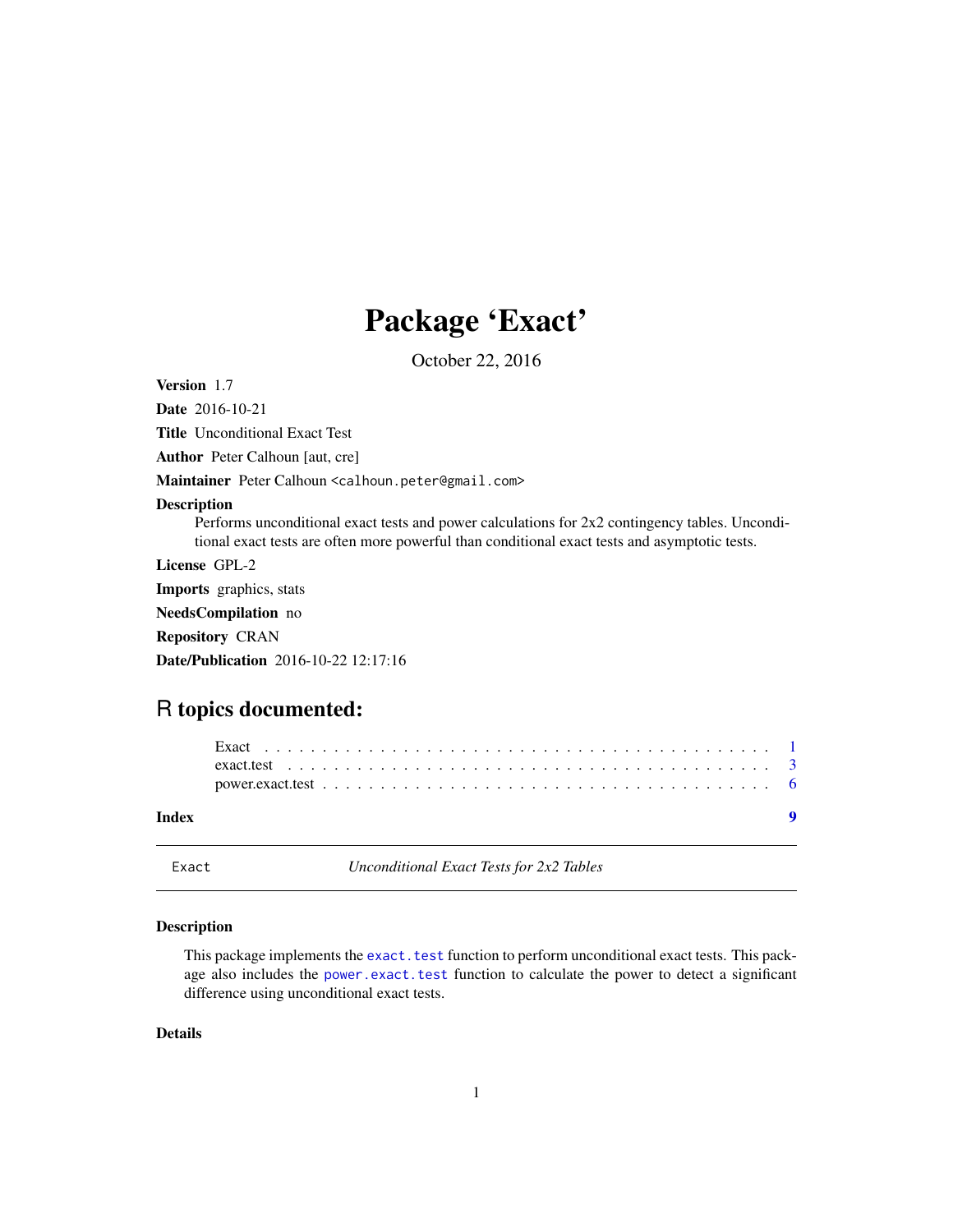Package: Exact Type: Package Version: 1.7 Date: 2016-10-21 License: GPL-2

<span id="page-1-0"></span>Unconditional exact tests can be performed to test the independence of rows and columns in a 2x2 table. Unconditional tests (such as Barnard's and Boschloo's exact tests) are more powerful alternatives than conditional tests (such as Fisher's exact test). P-values can be computed for 2x2 tables under the binomial and multinomial models using various test statistics to find the 'as or more extreme' tables. The multinomial model assumes only the total sample size is known in advance (common in cross-sectional studies), the binomial model assumes only the row or column margins (but not both) are fixed (most common situation; occurs in case-control studies), and the hypergeometric model assumes both row and column margins are fixed (very unlikely situation; only design where Fisher's test should be performed).

The details of the test statistics are given in the exact. test function description. Suissa and Shuster suggested using a Z-pooled statistic, which they found to be uniformly more powerful than Fisher's test for balanced designs. Boschloo recommended using the p-value for Fisher's test as the test statistic. This method became known as Boschloo's test, and it is always uniformly more powerful than Fisher's test. Mato and Andres suggested using Barnard's CSM test. Additionally, Berger and Boos proposed considering only values of the nuisance parameter that are in a constructed confidence interval. The interval approach often yields more powerful tests. While there is still a disagreement on which test statistic to use, most researchers agree that Fisher's exact test should not be used to analyze 2x2 tables. All of these tests can be computed in this package.

#### **Note**

Thoughout the years I have received help while creating this package. Special thanks goes to Philo Calhoun, Tal Galili, Kamil Erguler, Roger Berger, Karl Hufthammer, and the R community.

#### Author(s)

Peter Calhoun [aut, cre]

Maintainer: Peter Calhoun <calhoun.peter@gmail.com>

#### References

Barnard, G.A. (1945) A new test for 2x2 tables. *Nature*, 156, 177

Barnard, G.A. (1947) Significance tests for 2x2 tables. *Biometrika*, 34, 123-138

Berger, R. and Boos D. (1994) P values maximized over a confidence set for the nuisance parameter. *Journal of the American Statistical Association*, 89, 1012-1016

Berger, R. (1994) Power comparison of exact unconditional tests for comparing two binomial proportions. *Institute of Statistics Mimeo Series No. 2266*

Berger, R. (1996) More powerful tests from confidence interval p values. *American Statistician*, 50, 314-318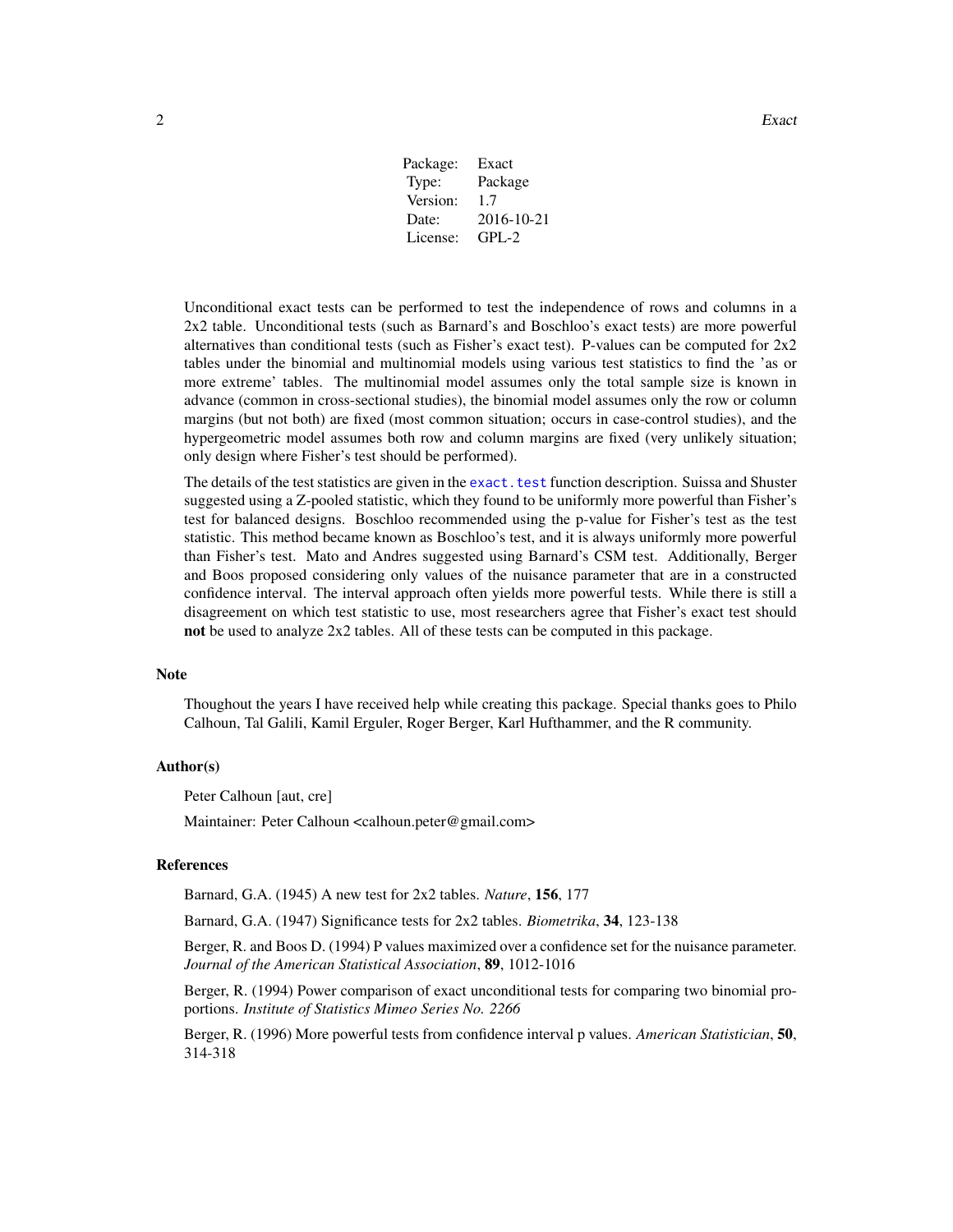#### <span id="page-2-0"></span>exact.test 3

Boschloo, R. D. (1970), Raised Conditional Level of Significance for the 2x2-table when Testing the Equality of Two Probabilities. *Statistica Neerlandica*, 24, 1-35

Cardillo, G. (2009) MyBarnard: a very compact routine for Barnard's exact test on 2x2 matrix. <http://www.mathworks.com/matlabcentral/fileexchange/25760-mybarnard>

Mato, S. and Andres, M. (1997), Simplifying the calculation of the P-value for Barnard's test and its derivatives. *Statistics and Computing*, 7, 137-143

Mehrotra, D., Chan, I., Berger, R. (2003), A Cautionary Note on Exact Unconditional Inference for a Difference Between Two Independent Binomial Proportions. *Biometrics*, 59, 441-450

Ruxton, G. D. and Neuhauser M (2010), Good practice in testing for an association in contingency tables. *Behavioral Ecology and Sociobiology*, 64, 1505-1513

Suissa, S. and Shuster, J. J. (1985), Exact Unconditional Sample Sizes for the 2x2 Binomial Trial, *Journal of the Royal Statistical Society, Ser. A*, 148, 317-327

<span id="page-2-1"></span>exact.test *Unconditional exact tests for 2x2 tables*

#### **Description**

Calculates Barnard's or Boschloo's unconditional exact test for binomial or multinomial models

#### Usage

```
exact.test(data, alternative = c("two.sided", "less", "greater"), npNumbers = 100,
           beta = 0.001, interval = FALSE,
           method = c("z-pooled", "z-unpooled", "boschloo", "santner and snell",
                      "csm", "csm approximate", "csm modified"),
           model = c("Binomial", "Multinomial"), cond.row = TRUE, to.plot = TRUE,
           ref.pvalue = TRUE)
```
#### Arguments

| data        | A two dimensional contingency table in matrix form                                                                                                                                                                                                                            |
|-------------|-------------------------------------------------------------------------------------------------------------------------------------------------------------------------------------------------------------------------------------------------------------------------------|
| alternative | Indicates the alternative hypothesis: must be either "less", "two.sided", or "greater"                                                                                                                                                                                        |
| npNumbers   | Number: The number of nuisance parameters considered                                                                                                                                                                                                                          |
| beta        | Number: Confidence level for constructing the interval of nuisance parameters<br>considered. Only used if interval=TRUE                                                                                                                                                       |
| interval    | Logical: Indicates if a confidence interval on the nuisance parameter should be<br>computed                                                                                                                                                                                   |
| method      | Indicates the method for finding tables as or more extreme than the observed ta-<br>ble: must be either "Z-pooled", "Z-unpooled", "Santner and Snell", "Boschloo",<br>"CSM", "CSM approximate", or "CSM modified". CSM tests cannot be calcu-<br>lated for multinomial models |
| model       | The model being used: must be either "Binomial" or "Multinomial"                                                                                                                                                                                                              |
|             |                                                                                                                                                                                                                                                                               |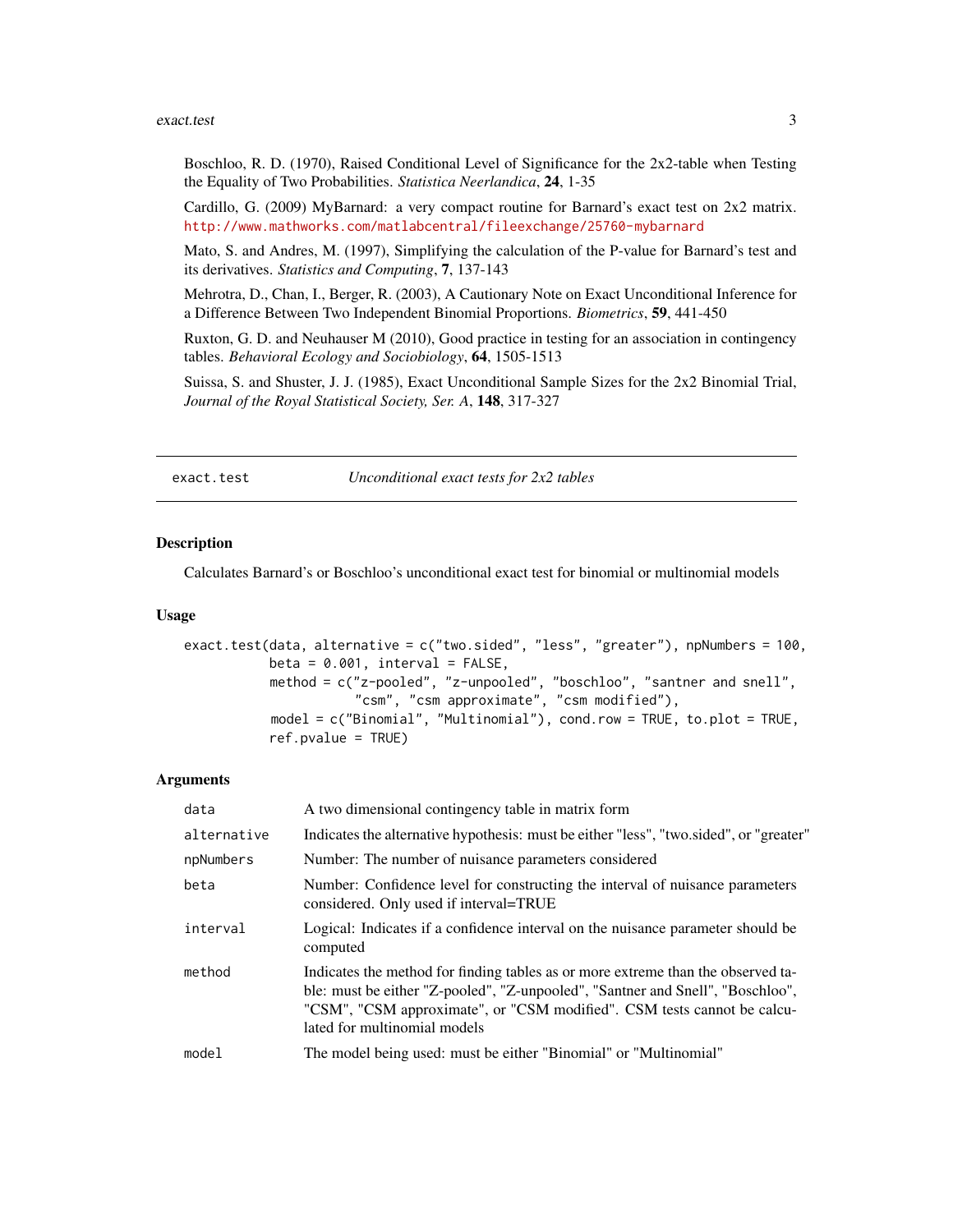| cond.row   | Logical: Indicates if row margins are fixed in the binomial models. Only used if<br>model="Binomial"                                                            |
|------------|-----------------------------------------------------------------------------------------------------------------------------------------------------------------|
| to.plot    | Logical: Indicates if plot of p-value vs. nuisance parameter should be generated.<br>Only used if model="Binomial"                                              |
| ref.pvalue | Logical: Indicates if p-value should be refined by maximizing the p-value func-<br>tion after the nuisance parameter is selected. Only used if model="Binomial" |

#### Details

Unconditional exact tests can be used for binomial or multinomial models. The binomial model assumes the row or column margins (but not both) are known in advance, while the multinomial model assumes only the total sample size is known beforehand. Conditional tests have both row and column margins fixed. The null hypothesis is that the rows and columns are independent. Under the binomial model, the user will need to input which margin is fixed (default is rows).

See the following formulas in the Referene Manual: [https://CRAN.R-project.org/package=](https://CRAN.R-project.org/package=Exact) [Exact](https://CRAN.R-project.org/package=Exact).

Let X denote a generic 2x2 table with fixed sample sizes  $n_1$  and  $n_2$ ,  $X_0$  denote the observed table, and  $T(X)$  represent the test statistic function. The null hypothesis can be written as  $p_1 = p_2 \equiv p$ . The p-value function with rows fixed is the product of two independent binomials:

$$
P(X|p) = \sup_{0 \le p \le 1} \sum_{T(X) \ge T(X_0)} {n_1 \choose x_{11}} {n_2 \choose x_{21}} p^{x_{11} + x_{21}} (1-p)^{x_{12} + x_{13}}
$$

The multinomial model is similar except the summand has a multinomial distribution with two nuisance parameters.

There are several possible test statistics to determine the 'as or more extreme' tables seen in the index of summation. The method variable lets the user choose the test statistic being used. A brief description for each test statistic is given below (see References for more details):

Let  $\hat{p}_1 = x_{11}/n_1$ ,  $\hat{p}_2 = x_{21}/n_2$ , and  $\hat{p} = (x_{11} + x_{21})/(n_1 + n_2)$ . Z-unpooled (or Wald):

$$
Z_u(x_{11}, x_{21}) = \frac{\hat{p_2} - \hat{p_1}}{\sqrt{\frac{\hat{p_1}(1 - \hat{p_1})}{n_1} + \frac{\hat{p_2}(1 - \hat{p_2})}{n_2}}}
$$

Z-pooled (or Score):

$$
Z_p(x_{11}, x_{21}) = \frac{\hat{p}_2 - \hat{p}_1}{\sqrt{\frac{\hat{p}(1-\hat{p})}{n_1} + \frac{\hat{p}(1-\hat{p})}{n_2}}}
$$

Santner and Snell:

$$
D(x_{11}, x_{21}) = \hat{p_2} - \hat{p_1}
$$

Boschloo:

Uses the p-value from Fisher's exact test as the test statistic.

CSM:

Starts with the most extreme table and adds other 'as or more extreme' tables one step at a time by maximizing the summand of the p-value function. This approach can be computationally intensive.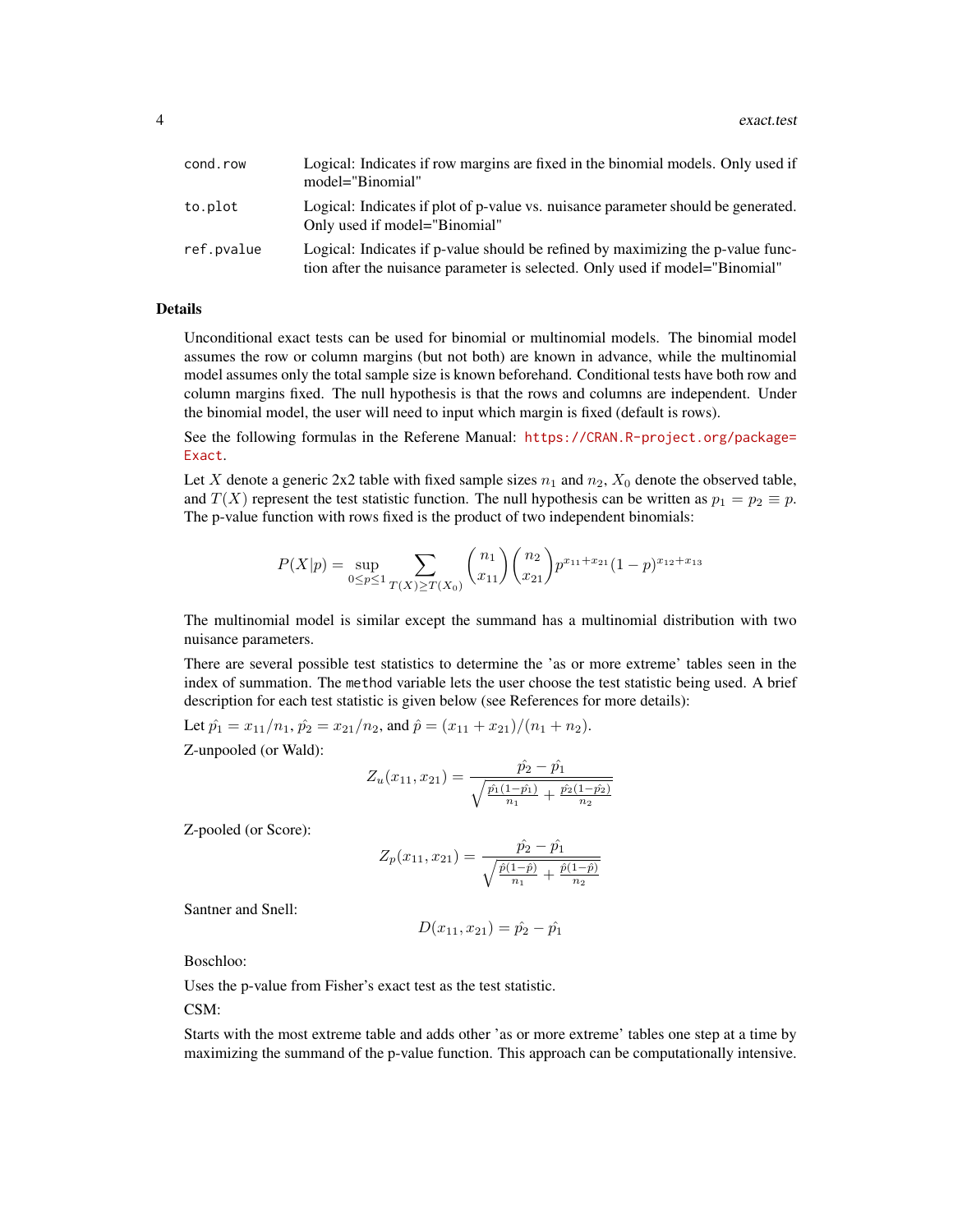#### exact.test 5

#### CSM modified:

Starts with all tables that must be more extreme and adds other 'as or more extreme' tables one step at a time by maximizing the summand of the p-value function. This approach can be computationally intensive.

#### CSM approximate:

Maximizes the summand of the p-value function for each possible table. Thus, the test statistic is the p-value function without the summation. This approach is less computationally intensive than the CSM test because the maximization is not repeated at each step.

The supremum of the common success probability is taken over all values between 0 and 1. Another approach, proposed by Berger and Boos, is to take the supremum over a Clopper-Pearson confidence interval. This approach adds a small penalty to the p-value to ensure a level- $\alpha$  test, but eliminates unlikely probabilities from inflating the p-value. The p-value function becomes:

$$
P(X|p) = \left(\sup_{p \in C_{\beta}} \sum_{T(X) \ge T(X_0)} {n_1 \choose x_{11}} {n_2 \choose x_{21}} p^{x_{11} + x_{21}} (1-p)^{x_{12} + x_{13}} \right) + \beta
$$

where  $C_\beta$  is the 100(1 –  $\beta$ )% confidence interval of p

There are many ways to define the two-sided p-value; this code uses the fisher. test approach by summing the probabilities for both sides of the table.

#### Value

A list with class "htest" containing the following components:

| p.value     | The computed p-value                                                                                             |
|-------------|------------------------------------------------------------------------------------------------------------------|
|             | test.statistic The observed test statistic                                                                       |
| estimate    | An estimate of the parameter tested                                                                              |
| alternative | A character string describing the alternative hypothesis                                                         |
| model       | A character string describing the model design ("Binomial" or "Multinomial")                                     |
| method      | A character string describing the method to determine 'as or more extreme'<br>tables                             |
| np          | The nuisance parameter that maximizes the p-value. For multinomial models,<br>both nuisance parameters are given |
| np.range    | The range of nuisance parameters considered. For multinomial models, both<br>nuisance parameter ranges are given |
| data.name   | A character string giving the names of the data                                                                  |

#### Warning

Multinomial models and CSM tests may take a very long time, even for sample sizes less than 100.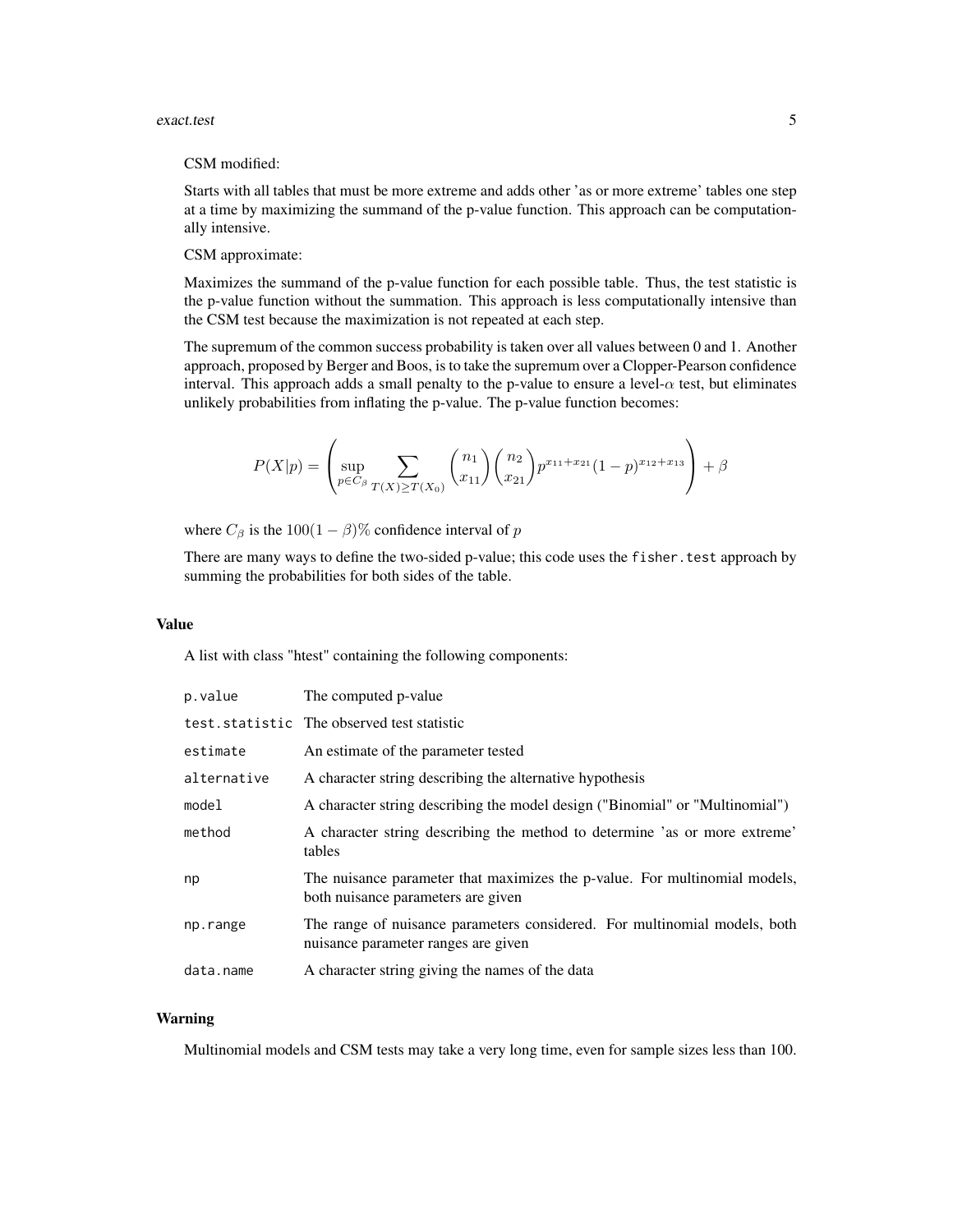CSM test and multinomial models are much more computationally intensive. I have also spent a greater amount of time making the computations for the binomial models more efficient; future work will be devoted to improving the multinomial models. Boschloo's test also takes longer due to calculating Fisher's p-value for every possible table; however, a created function that calculates Fisher's test efficiently is utilized. Increasing the number of nuisance parameters considered and refining the p-value will increase the computation time.

#### Author(s)

Peter Calhoun

#### References

This code was influenced by the FORTRAN program located at [http://www4.stat.ncsu.edu/](http://www4.stat.ncsu.edu/~boos/exact/) [~boos/exact/](http://www4.stat.ncsu.edu/~boos/exact/)

#### See Also

fisher.test and exact2x2

#### Examples

```
data <- matrix(c(7, 8, 12, 3), 2, 2, byrow=TRUE)
exact.test(data, alternative="less",to.plot=TRUE)
exact.test(data, alternative="two.sided", interval=TRUE, beta=0.001, npNumbers=100,
           method="Z-pooled",to.plot=FALSE)
exact.test(data, alternative="two.sided", interval=TRUE, beta=0.001, npNumbers=100,
           method="Boschloo", to.plot=FALSE)
#Example from Barnard's (1947) appendix:
data <- matrix(c(4, 0, 3, 7), 2, 2,
               dimnames=list(c("Box 1","Box 2"), c("Defective","Not Defective")))
exact.test(data, method="CSM", alternative="two.sided")
data <- matrix(c(6, 8, 4, 3), 2, 2, byrow=TRUE)
```

```
exact.test(data, model="Multinomial", alternative="less", method="Z-pooled")
```
<span id="page-5-1"></span>power.exact.test *Power calculation for unconditional exact test*

#### **Description**

Calculates the power of the design for known sample sizes and true probabilities.

### <span id="page-5-0"></span>**Note**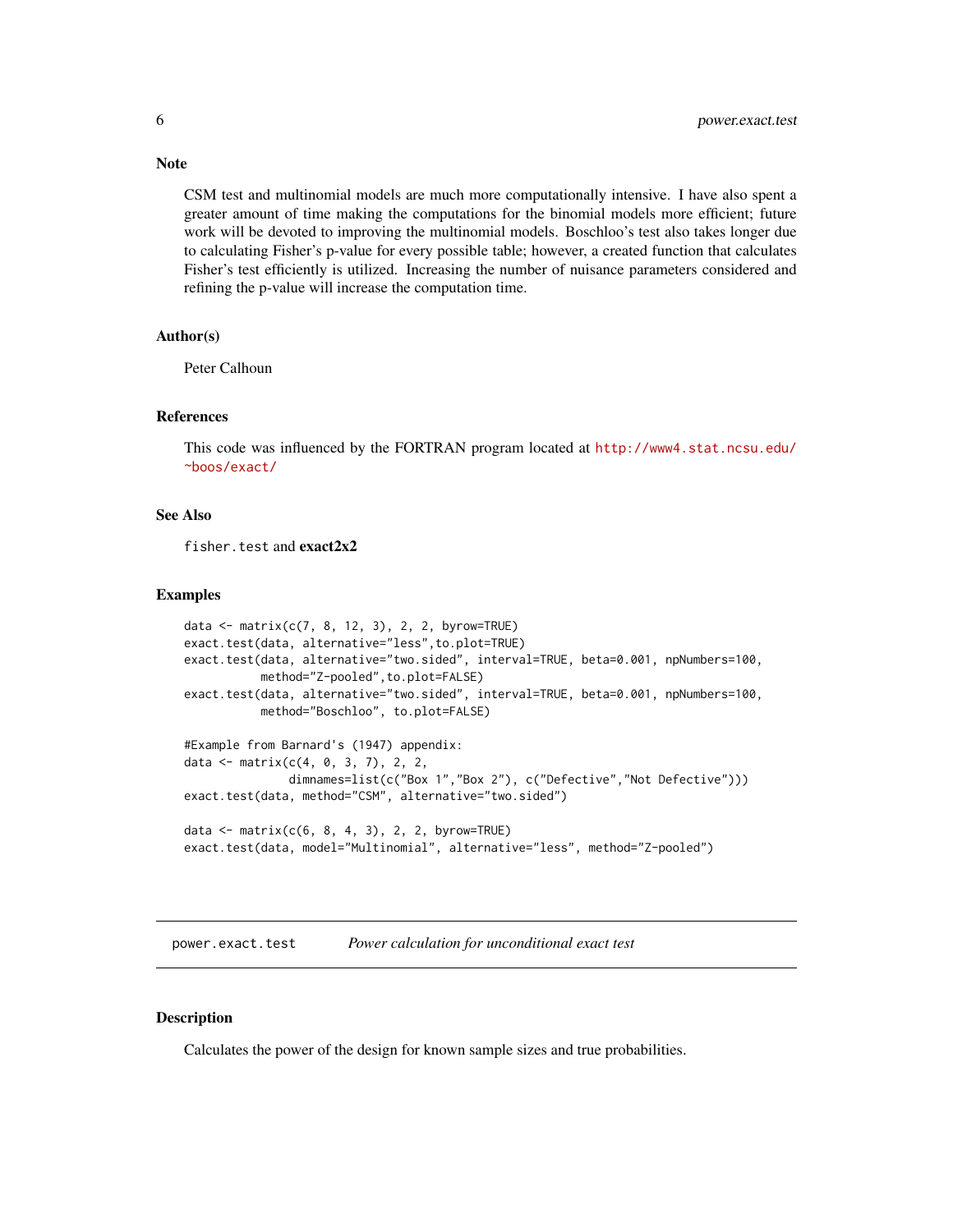#### <span id="page-6-0"></span>power.exact.test 7

#### Usage

```
power.exact.test(p1, p2, n1, n2, npNumbers = 100, alpha = 0.05,
                 alternative = c("two.sided", "less", "greater"),
                 interval = FALSE, beta = 0.001,method = c("z-pooled", "z-unpooled", "boschloo", "santner and snell",
                           "csm", "csm approximate", "csm modified", "fisher"),
                 ref.pvalue = TRUE, simulation = FALSE, nsim = 100)
```
#### **Arguments**

| p1          | The probability of success given in first group                                                                                                                                                                   |
|-------------|-------------------------------------------------------------------------------------------------------------------------------------------------------------------------------------------------------------------|
| p2          | The probability of success given in second group                                                                                                                                                                  |
| n1          | The sample size in first group                                                                                                                                                                                    |
| n2          | The sample size in second group                                                                                                                                                                                   |
| npNumbers   | Number: The number of nuisance parameters considered                                                                                                                                                              |
| alpha       | Significance level                                                                                                                                                                                                |
| alternative | Indicates the alternative hypothesis: must be either "less", "two.sided", or "greater"                                                                                                                            |
| interval    | Logical: Indicates if a confidence interval on the nuisance parameter should be<br>computed                                                                                                                       |
| beta        | Number: Confidence level for constructing the interval of nuisance parameters<br>considered. Only used if interval=TRUE                                                                                           |
| method      | Indicates the method for finding tables as or more extreme than the observed ta-<br>ble: must be either "Z-pooled", "Z-unpooled", "Santner and Snell", "Boschloo",<br>"CSM", "CSM modified", or "CSM approximate" |
| ref.pvalue  | Logical: Indicates if p-value should be refined by maximizing the p-value func-<br>tion after the nuisance parameter is selected                                                                                  |
| simulation  | Logical: Indicates if the power calculation is exact or estimated by simulation                                                                                                                                   |
| nsim        | Number of simulations run. Only used if simulation=TRUE                                                                                                                                                           |

#### Details

The power calculations are for binomial models. The design must know the fixed sample sizes in advance. There are  $(n_1 + 1) \times (n_2 + 1)$  possible tables that could be produced. There are two ways to calculate the power: simulate the tables under two independent binomial distributions or consider all possible tables and calculate the exact power. The calculations can be done for any [exact.test](#page-2-1) computation or using Fisher's exact test.

#### Value

The function returns the computed power.

#### Note

The code takes a very long time for the CSM test. Not refining the p-value often yields similar results and decreases the computation time.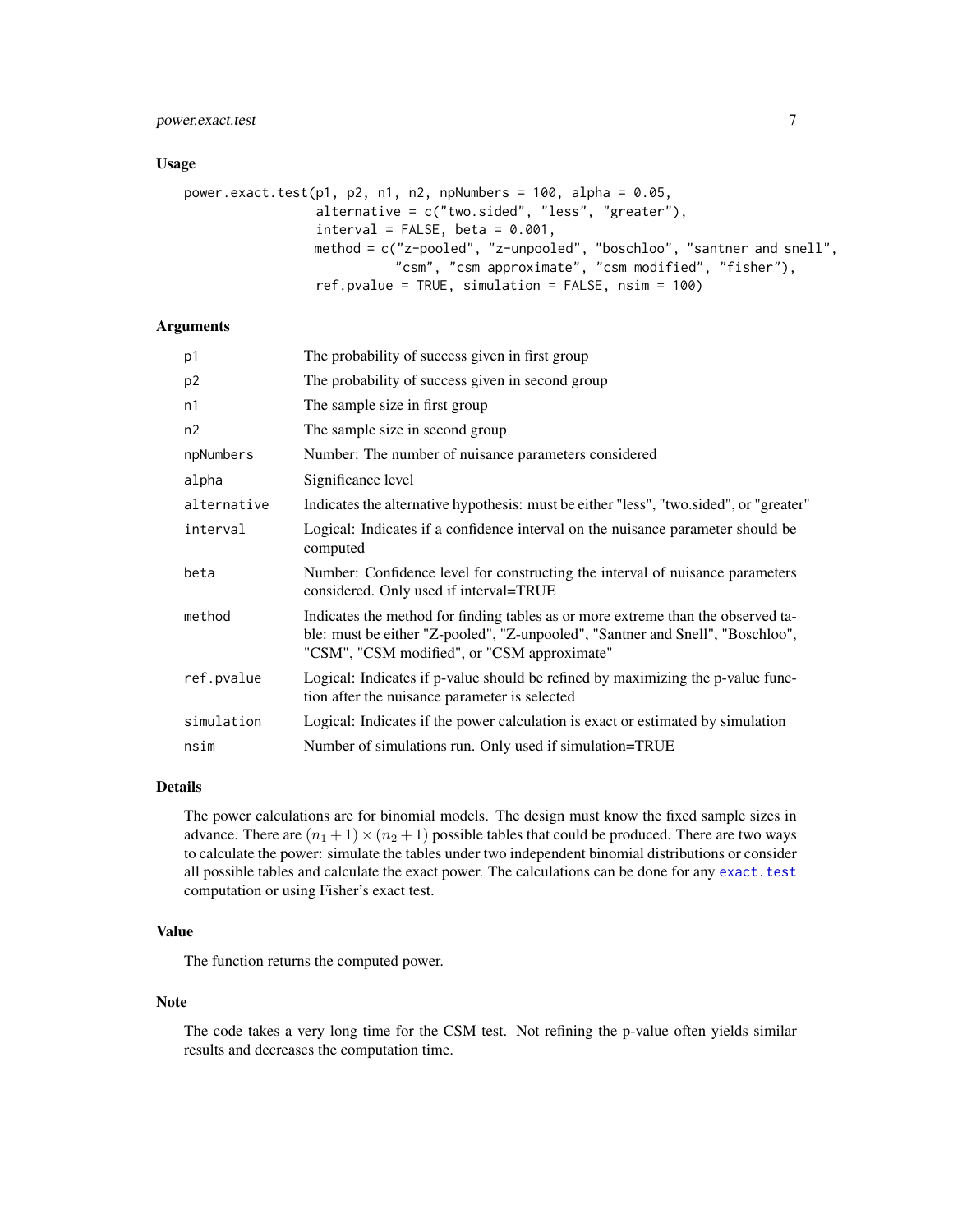#### Author(s)

Peter Calhoun

#### References

Berger, R. (1994) Power comparison of exact unconditional tests for comparing two binomial proportions. *Institute of Statistics Mimeo Series No. 2266*

Berger, R. (1996) More powerful tests from confidence interval p values. *American Statistician*, 50, 314-318

Boschloo, R. D. (1970), Raised Conditional Level of Significance for the 2x2-table when Testing the Equality of Two Probabilities. *Statistica Neerlandica*, 24, 1-35

#### See Also

#### statmod

### Examples

power.exact.test(0.20, 0.80, 10, 20) power.exact.test(0.20, 0.80, 10, 20, method="Fisher") set.seed(218461) power.exact.test(0.20, 0.80, 10, 20, interval=TRUE, method="Boschloo", simulation=TRUE, nsim=100)